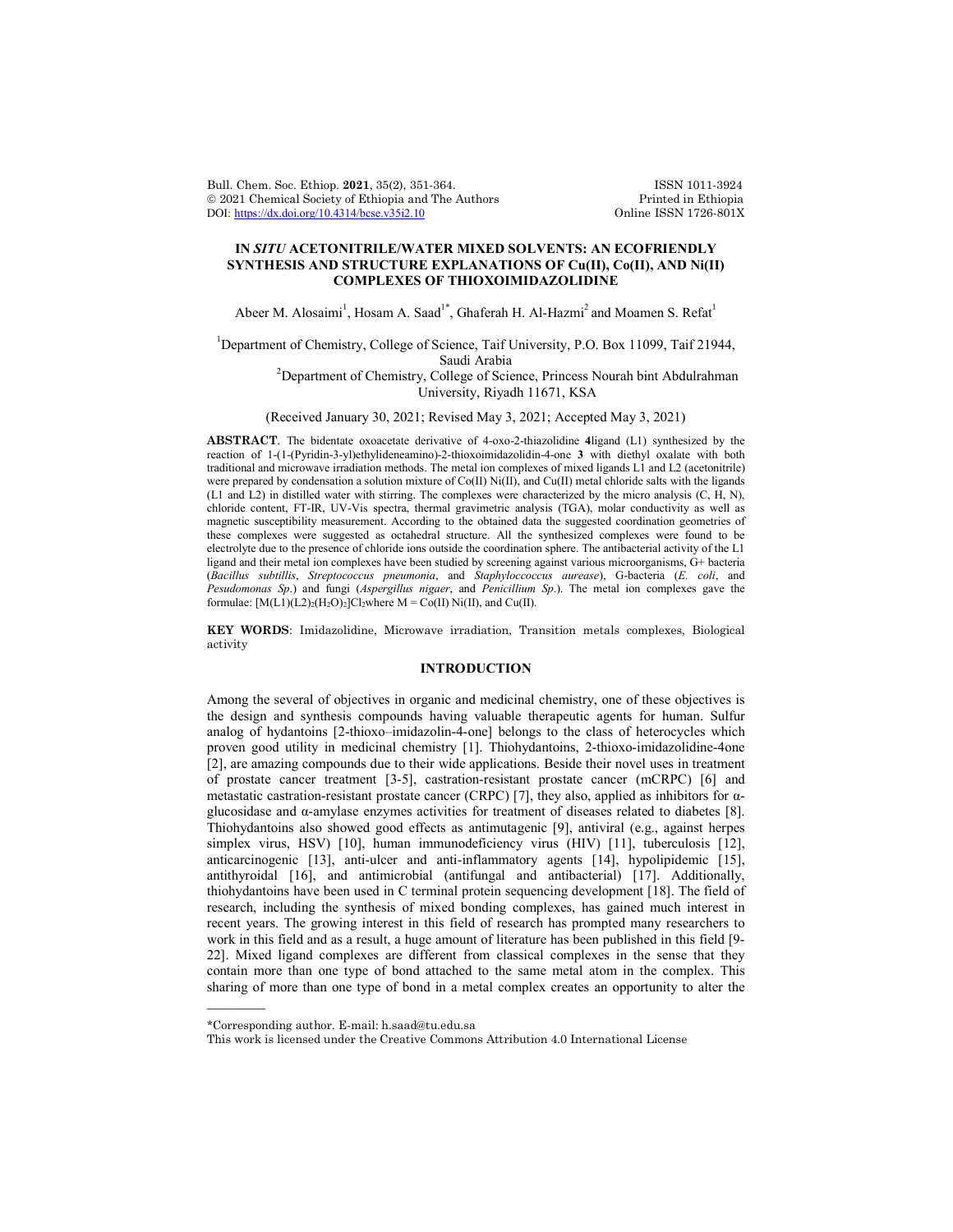expected properties of the collector due to structural differences. This could lead to a variety of applications and thus maintain the interest of researchers [19-22]. Herein in this article, we present the synthesis and characterization of three new mixed ligand metal (copper(II), cobalt(II), and nickel(II)) complexes with N, and O donor ligands complexes derivatives of ethyl 2-oxo-2-(4-oxo-3-(1-(pyridin-3-yl)ethylideneamino)-2-thioxoimid azolidin-1-yl)acetate **4** (L1). Moreover, the preliminary in *vitro* G+bacteria (*Bacillus subtillis*, *Streptococcus pneumonia*, and *Staphyloccoccus aurease*), G-bacteria (*E. coli*, and *Pesudomonas Sp*.) and fungi (*Aspergillus nigaer*, and *Penicillium Sp*.) screening activities of the complexes obtained are carried out and the results are reported herein.

### **EXPERIMENTAL**

# *General*

All melting points were taken on an Electrothermal IA 9100 series digital melting point apparatus. The IR spectra (KBr) discs were recorded on a Perkin-Elmer 1650 spectrometer. <sup>1</sup>Hand 13C-NMR spectra were recorded on a Bruker AC-400 Hz instrument. Chemical shifts were expressed as  $\delta$  (ppm) relative to TMS as internal standard and DMSO- $d_6$  as solvent. The elemental analysis was performed at the Micro-Analytical Center, Cairo University on a Perkin Elmer 2400 CHN analyzer. Mass spectra were recorded on a Shimadzu GC-MS-QP 1000 EX spectrometer. A domestic microwave oven was used (2450MHz, 800W). The electronic spectra were recorded in the range 200–800 nm at room temperature in the solid state using a UV2 Unicam UV/Vis Spectrophotometer. The magnetic moments were determined on a Guoy balance and the diamagnetic corrections of the complexes were calculated using Pascal's constants. Molar conductivities were measured in DMSO solution at  $10^{-3}$  M concentration using a Jenway 4010 conductivity meter. The metal contents were estimated with a gravimetrically method. Thermogravimetric analysis of the complexes was performed from room temperature to 800 °C using a TGA/DTA-50H Shimadzu thermal analyzer.

Antimicrobial activity of the tested samples was determined using a modified Kirby-Bauer disc diffusion method [23]. Briefly, 100 μL of the best bacteria/fungi were grown in 10 mL of fresh media until they reached a count of approximately108 cells/mL for bacteria or 105 cells/mL for fungi [24]. 100 μL of microbial suspension was spread onto agar plates corresponding to the broth in which they were maintained. Isolated colonies of each organism that might be playing a pathogenic role should be selected from primary agar plates and tested for susceptibility by disc diffusion method [25, 26].

#### *Synthesis of 3-((1-Aminocarbonothioyl)hydrazono)ethylpyridine (2)*

*Method A*. To a solution of 2-Acetylpyridine (1.21 g, 0.01 mol) in glacial acetic acid (20 mL), thiosemicarbazide (0.9 g, 0.01 mol) added and the resulting mixture stirred with reflux for 3 h (the progress of reaction was monitored by TLC), then cooled. The product formed filtered off and crystallized from MeOH to give yellowish crystals (yield 60%), m.p. 243-245 °C.

*Method B*. In a dry glass beaker, 2-acetylpyridine (1.21 g, 0.01 mol) and thiosemicarbazide (0.9 gm, 0.01 mol), mixed and dissolved in CH<sub>2</sub>Cl<sub>2</sub> (20 mL), then 1 g of silica gel (200-400 mesh) added, the solvent evaporated on cold, the dried mixture irradiated for 1.5-2.0 min in a domestic microwave oven (2450 MHz, 800 W). The product formed isolated from silica gel by adding acetone and filtered off. After acetone evaporation, the product formed crystallized from MeOH to give pale yellow crystals. Yield 91%, m.p. 244-246  $^{\circ}$ C.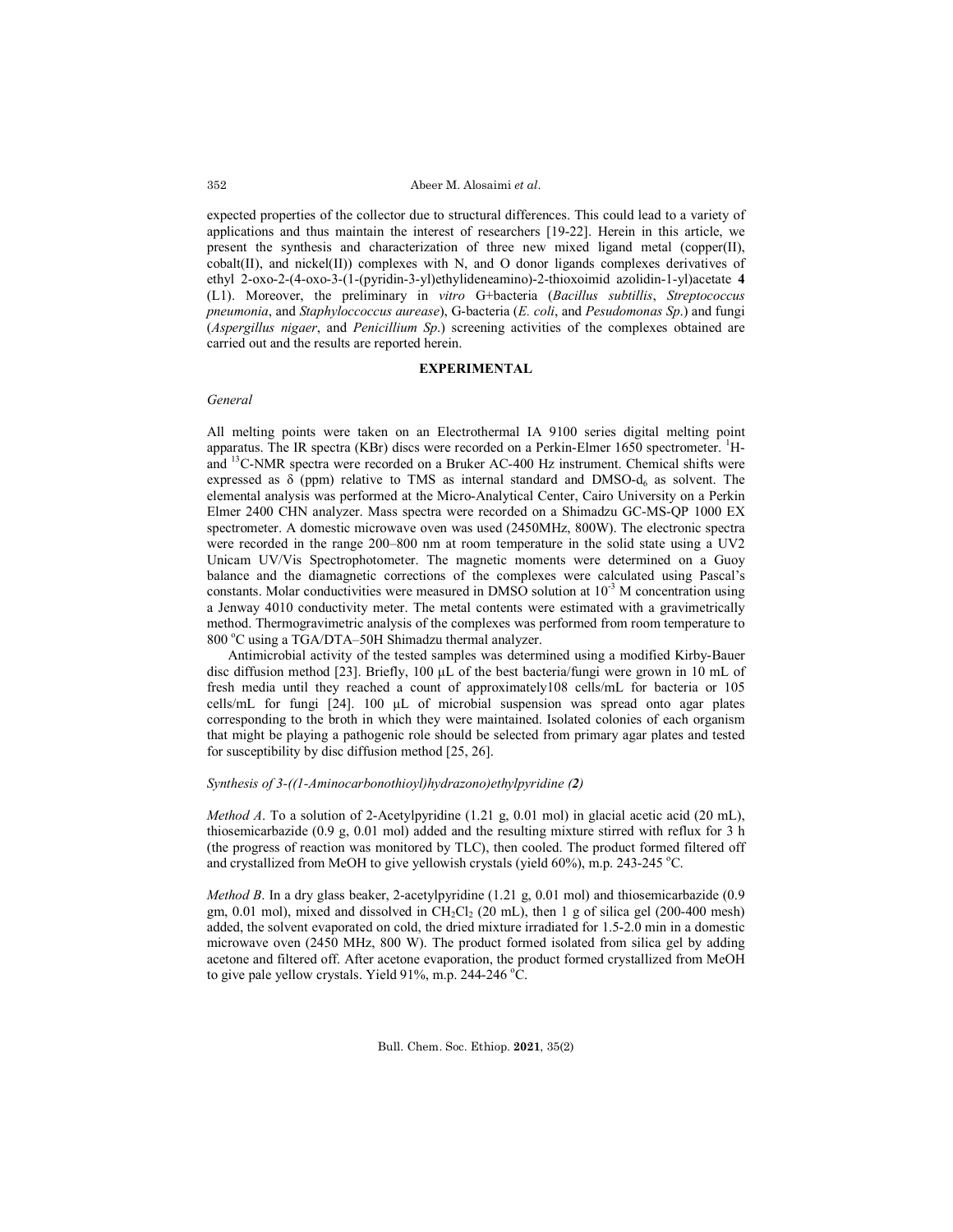An ecofriendly synthesis and structure explanations of Cu(II), Co(II), and Ni(II) complexes 353

#### *Synthesis of 1-(1-(pyridin-3-yl)ethylideneamino)-2-thioxoimidazolidin-4-one (3)*

*Method A*. Compound **1** (1.94 g, 0.01 mol) mixed with ethyl chloroacetate (1.22 g, 0.01 mol) and refluxed with stirring in DMF (20 mL) for 4h (the progress of reaction was monitored by TLC), the reaction mixture cooled, then, poured onto ice-water and the precipitate formed crystallized from MeOH to give orange crystals (yield 75%), m.p. 261-263 °C.

*Method B*. In a dry glass beaker, compound **1** (1.94 g, 0.01 mol) mixed with ethyl chloroacetate (1.22 g, 0.01 mol), and the mixture dissolved in  $CH_2Cl_2$  (20 mL) then 1.0 g of silica gel added (200-400 mesh). The solvent evaporated on cold, the dried mixture irradiated for 3.0-3.5 min in a domestic microwave oven (2450 MHz, 800 W). The formed product separated from silica gel by dissolving in acetone and filtered off. The acetone evaporated and the product formed crystallized from MeOH to give orange crystals. Yield 90%, m.p. 262-264 °C.

## *Synthesis of ethyl 2-oxo-2-(4-oxo-3-(1-(pyridin-3-yl)ethylideneamino)-2-thioxoimidazolidin-1 yl)acetate 4.*

*Method A*. A mixture of **3** (2.34 g, 0.01 mol) and diethyl oxalate (1.46 g, 0.01 mol) in DMF (15 mL) stirred under reflux for 5 h, (the progress of reaction was monitored by TLC), the reaction mixture poured onto ice-water after cooling and the crude material formed filtered off and crystallized from MeOH to give yellow crystals (yield 78%), m.p. 210-212 °C.

*Method B*. In a dry glass beaker, a mixture of **3** (2.34 g, 0.01 mol) and diethyl oxalate (1.46 g, 0.01 mol), dissolved in  $CH_2Cl_2$  (20 mL) then silica gel added (1.0 g, 200-400 mesh), the solvent evaporated on cold, the dried mixture irradiated for 2.0-3.0 min in a domestic microwave oven (2450 MHz, 800 W). The product extracted from silica gel by with acetone. The product formed after acetone evaporation crystallized from methanol to give yellow crystals. Yield 90%, m.p.  $214 - 216$  °C.

# *Synthesis of Cu(II), Co(II), and Ni(II) complexes*

The present mixed complexes were prepared by mixing equal amounts (1 mmol) of hot saturated, acetonitrile solution of the ligand ethyl 2-oxo-2-(4-oxo-3-(1-(pyridin-3 yl)ethylideneamino)-2-thioxoimid azolidin-1-yl)acetate **4** (L1) with the same ratio of Co(II)  $Ni(II)$ , and Cu(II) metal chlorides salts. The mixture was refluxed for 3 h at 60 °C. The resulting complexes were filtered and washed several times with methanol until the filtrates become clear. The solid complexes then dried in desiccator over anhydrous calcium chloride.

### **RESULTS AND DISCUSSION**

### *3-1-Interpretation of thioxoimidazolidine derivative (4) ligand*

Synthesis of ethyl 2-oxo-2-(4-oxo-3-(1-(pyridin-3-yl)ethylideneamino)-2-thioxoimidazolidin-1 yl)acetate was our target in this work for studying both its biological activity against number of micro-organisms and its metal ion complexes formed when reacted with different metal salts. The formation of the target compound started by synthesis of the starting material 3-((1 aminocarbonothioyl)hydrazono)ethylpyridine **2** from 3-acetylpyridine reacted with thiosemicarbazide in glacial acetic acid. The yield of compound **2** was 60%, this yield encouraged us to follow the microwave technique for improving yield and purity of the product. Therefore, compound **2** synthesized under microwave irradiation with a domestic microwave oven over silica gel (200-400 mesh) (2450 MHz, 800 W) **(**Scheme 1**)**, the products formed in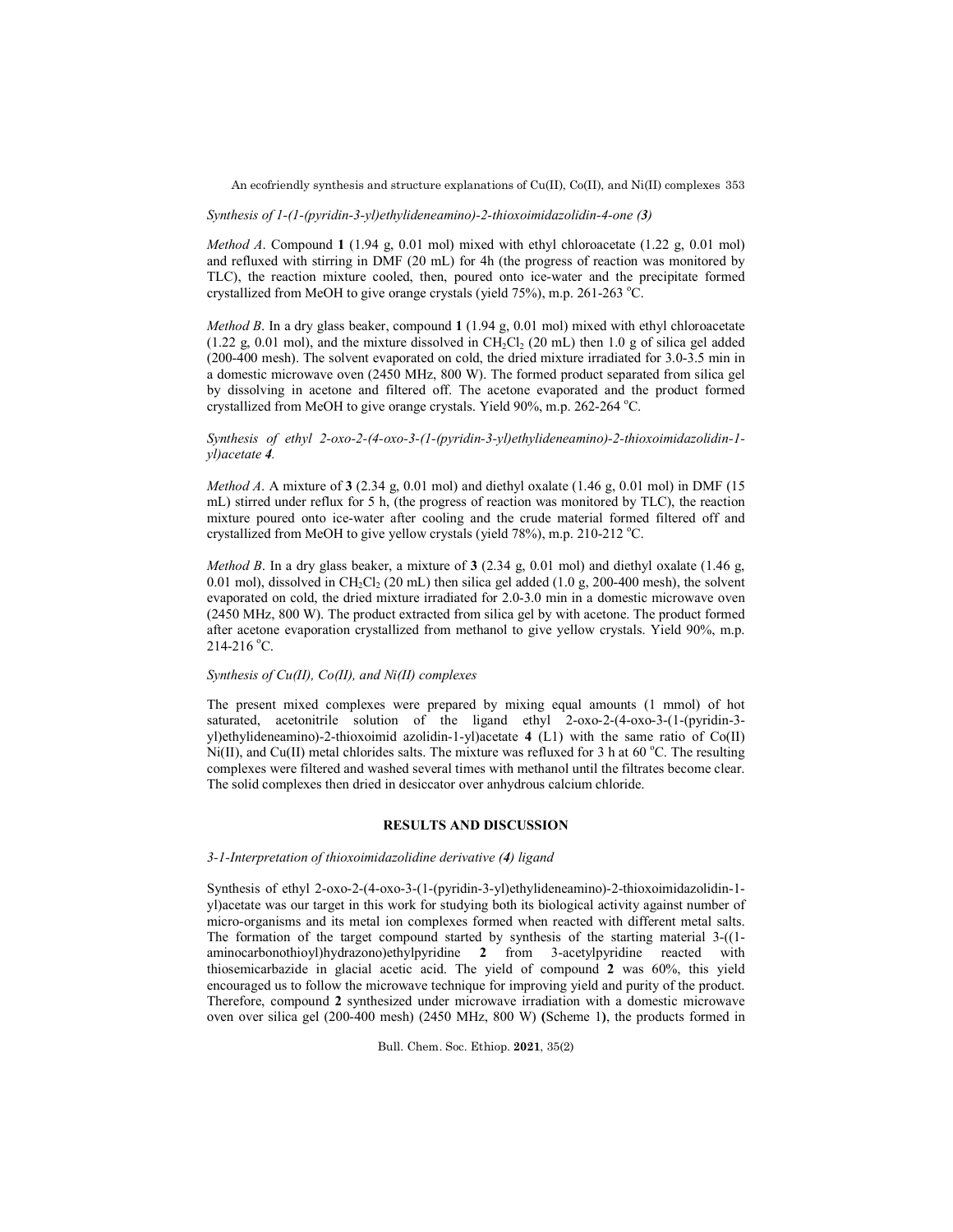microwave irradiation was 91% which is one and half the amount resulted by traditional method.



Scheme 1. Synthesis of 2-thiothioxoimidazolidinone derivative.

# *3-((1-Aminocarbonothioyl)hydrazono)ethylpyridine (2)*

IR: 3289-3186 cm<sup>-1</sup> (NH<sub>2</sub> and NH), 2665 cm<sup>-1</sup> (C=S thiamide). <sup>1</sup>H NMR (DMSO- $d_6$ , 300 Mz): δ = 2.623 (s, 3H, CH3), 7.07 (dd, 1H, pyridine *C5*H), 7.50 (d, 1H, *J* = 9.00, pyridine *C4*H), 7.58  $(s, 2H, NH<sub>2</sub>), 7.67$  (d, 1H,  $J = 6.00$ , pyridine  $C<sub>6</sub>H$ ), 7.93 (s, 1H, pyridine  $C<sub>2</sub>H$ ), 10.17 (s, 1H, NH). <sup>13</sup>C-NMR (DMSO-  $d_6$ , 75 Mz): δ = 13.06 (CH<sub>3</sub>), 121.4 (pyridine *C<sub>5</sub>*), 134.8 (pyridine *C<sub>3</sub>*), 138.5 (pyridine *C4*), 145.7 (C=N), 149.8 (pyridine *C6*), 153.3 (pyridine *C2*), 173.7 (C=S). Anal. calcd for C<sub>8</sub>H<sub>10</sub>N<sub>4</sub>S (194.26): C, 49.46; H, 5.19; N, 28.84; S, 16.51; found: C, 49.12; H, 5.61; N, 28.74; S, 16.32. MS *m/z* (int. %): 194 (100), 169 (49.4), 168 (64.6), 141 (17.7), 140 (71.0), 129 (20.0), 115 (31.7), 114 (28.6), 113 (64.0), 112 (20.29), 100 (15.9), 99 (21.76), 88 (50.6), 87 (64.6), 86 (34.5), 85 (25.3), 76 (38.0), 75 (39.4), 71 (34.5), 64 (45.8), 63 (61.8), 62 (71.1).

### *1-(1-(Pyridin-3-yl)ethylideneamino)-2-thioxoimidazolidin-4-one (3)*

IR: 3177 cm<sup>-1</sup> (NH), 2640 cm<sup>-1</sup> (C=S thiamide), 1645 cm<sup>-1</sup> (C=O amide). <sup>1</sup>H NMR (DMSO-*d*<sub>6</sub>, 300 Mz): δ = 2.37 (s, 3H, CH3), 4.40 (s, 2H, imidazolidine CH2), 7.09 (dd, 1H, pyridine *C5*H), 7.51 (d, 1H, *J* = 9.00, pyridine *C4*H), 7.60 (d, 1H, *J* = 6.00, pyridine *C6*H), 7.95 (s, 1H, pyridine *C*<sub>2</sub>H), 10.28 (s, 1H, NH). <sup>13</sup>C-NMR (DMSO- *d*<sub>6</sub>, 75 Mz): δ = 15.15 (CH<sub>3</sub>), 63.96 (CH<sub>2</sub>), 121.8 (pyridine *C5*), 134.9 (pyridine *C3*), 135.5 (pyridine *C4*), 138.7 (C=N), 142.9 (pyridine *C6*), 153.3 (pyridine *C<sub>2</sub>*), 164.3 (C=O), 170.7 (C=S). Anal. calcd for C<sub>10</sub>H<sub>10</sub>N<sub>4</sub>OS(234.28): C, 51.27; H, 4.30; N, 23.91; S, 13.69; found: C, 51.03; H, 4.11; N, 23.81; S, 13.60. MS *m/z* (int. %): 234 (45.5), 206 (31.2), 185 (73.3), 175 (47.1), 157 (11.51), 146 (3.80), 129 (9.14), 118 (8.53), 103 (32.93), 90 (14.83), 76 (67.56), 64 (100), 55 (59.05).

# *Ethyl 2-oxo-2-(4-oxo-3-(1-(pyridin-3-yl)ethylideneamino)-2-thioxoimid azolidin-1-yl)acetate (4)*

IR: 2665 cm<sup>-1</sup> (C=S), 1725, 1636 and 1602 cm<sup>-1</sup> (3C=O) 835 cm<sup>-1</sup> (C=S thiamide), 1624 cm<sup>-1</sup> (C=O amide). <sup>1</sup>H NMR (DMSO- $d_6$ , 300 Mz):  $\delta = 1.03$  (s, 3H, CH<sub>3</sub>), 1.50 (t, 3H, CH<sub>2</sub>CH<sub>3</sub>), 4.07 (q, 2H, CH<sub>2</sub>CH<sub>3</sub>), 4-18-4.23 (2d, 2H, imidazolidine CH<sub>2</sub>), 7.22 (dd, 1H, pyridine *C<sub>5</sub>H*), 7.25 (d, 1H, *J* = 8.60, pyridine *C<sub>4</sub>H*), 7.92 (d, 1H, *J* = 6.40, pyridine *C<sub>6</sub>H*), 7.89 (s, 1H, pyridine *C<sub>2</sub>H*). <sup>13</sup>C-NMR (DMSO-  $d_6$ , 75 Mz):  $\delta$  = 13.15 (N=C-CH<sub>3</sub>), 13.94 (CH<sub>2</sub>CH<sub>3</sub>), 63.96 (imidazolidine

Bull. Chem. Soc. Ethiop. **2021**, 35(2)

354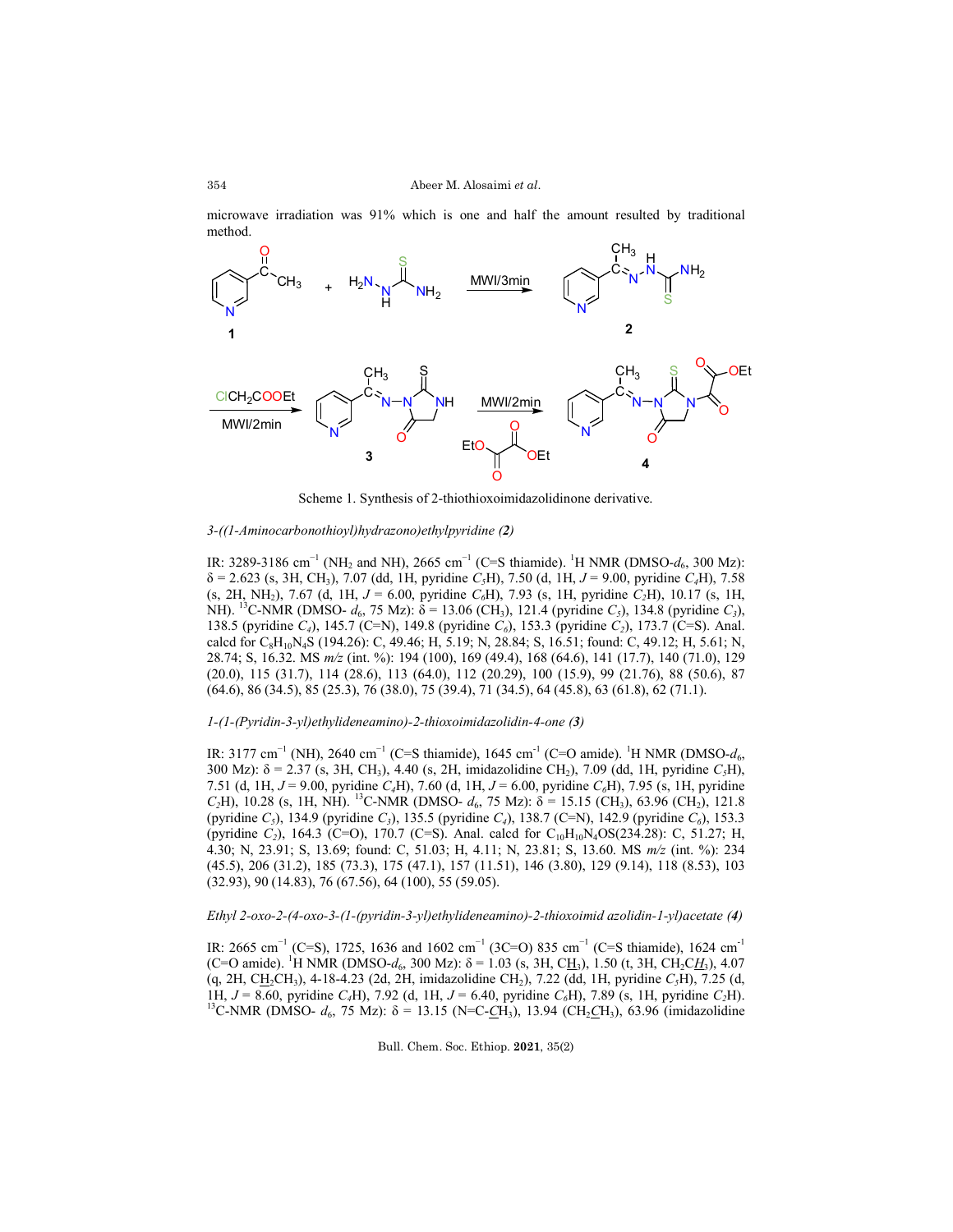CH2), 67.32 (*C*H2CH3), 122.3 (pyridine *C5*), 134.4 (pyridine *C3*), 135.8 (pyridine *C4*), 150.7 (C=N), 152.9 (pyridine *C6*), 155.5 (pyridine *C2*), 156.9 (imidazolidine C=O), 161.4 (C=O*C*=O), 163.3 (C=OC=O), 170.7 (imidazolidine C=S). Anal. calcd for C<sub>14</sub>H<sub>14</sub>N<sub>4</sub>O<sub>4</sub>S (334.35): C, 50.29; H, 4.22; N, 16.76; S, 9.59; found: C, 50.11; H, 4.09; N, 16.58; S, 9.51. MS *m/z* (int. %): (M+ +1) 335 (2.6), M+ 334 (11.7), 333 (13.7), 319 (30.3), 274 (10.3), 234 (3.2), 215 (0.5), 170 (1.0), 119 (44.5), 118 (44.8), 113 (4.8), 104 (38.8), 101 (7.1), 78 (96.9), 76 (25.9), 69 (32.2), 53 (6.7), 51  $(100.0), 50 (97.3).$ 

 ${}^{1}$ H,  ${}^{13}$ C NMR, IR spectra and micro analytical data confirmed the structure of the 3-((1aminocarbonothioyl)hydrazono)ethylpyridine **2**. The carbonyl group in the starting material acetylpyridine disappeared with appearance each of C=S, NH and  $NH<sub>2</sub>$  bands at the range 3289-3186 cm<sup>-1</sup> due to NH<sub>2</sub> and NH, also, showed band at 2665 C=S stretching and 830 cm<sup>-1</sup> due to C=S bending. The <sup>1</sup>H NMR showed a singlet due to NH<sub>2</sub> group at  $\delta = 7.58$  ppm and another singlet due to NH at  $\delta$  =10.17 ppm. The <sup>1</sup>H NMR chart for compound 2 shown in Figure 1. C=S group showed peak at 173.7 in its 13C NMR as shown in Figure 2. Compound **3** synthesized with the same two mentioned methods, traditional and microwave irradiation, as illustrated in Scheme 1. The reaction of compound **2** with ethyl chloroacetate under reflux in DMF as a solvent yielded 1-(1-(pyridin-3-yl)ethylideneamino)-2-thioxoimidazolidin-4-one **3**. The reaction repeated under microwave irradiation, the products product in case of microwave irradiation shows a more yield amount and melting point increases by one degree. The <sup>1</sup>H NMR spectrum of compound **3** showed singlet at  $\delta = 4.40$  ppm referring to the presence of two protons due to imidazolidine CH<sub>2</sub> protons, Figure 3. Also, while, its <sup>13</sup>C NMR showed peaks at  $\delta = 63.96$ , 164.3 and 170.7 ppm due to the imidazolidine CH<sub>2</sub>, C=O and C=S, respectively, Figure 4.

Compound **4** prepared by the reaction of compound **3** with diethyl oxalate in DMF under reflux conditions, also, the reaction between compound 3 and diethyl oxalate carried out under microwave irradiation. The structure of compound **4**, ethyl 2-oxo-2-(4-oxo-3-(1-(pyridin-3 yl)ethylideneamino)-2-thioxoimidazolidin-1-yl)acetate,elucidatedfrom its <sup>1</sup>H, <sup>13</sup>C NMR, IR, and mass spectra. Compound 4 (Figure 5) showed in its <sup>1</sup>H NMR two doublets due to two protons of different electronic environments at  $\delta = 4$ -18-4.23 ppm due to the CH<sub>2</sub> group of thiazolidine ring. The splitting of the two protons resulted from the presence of the oxo acetate group near the CH<sub>2</sub> group protons. Also, the <sup>1</sup>H NMR of compound 4 showed triplet and quartet due to the ethyl group at  $\delta = 1.50$  and 4.07 ppm, respectively. The <sup>13</sup>C NMR of compound 4 (Figure 6), showed two signals due to the oxoacetate C=O groups at  $\delta$  = 161.4 and 163.3 ppm. The fragmentation pattern and mass spectrum chart for compound **4** are shown in Figure 7 and Figure 8, respectively.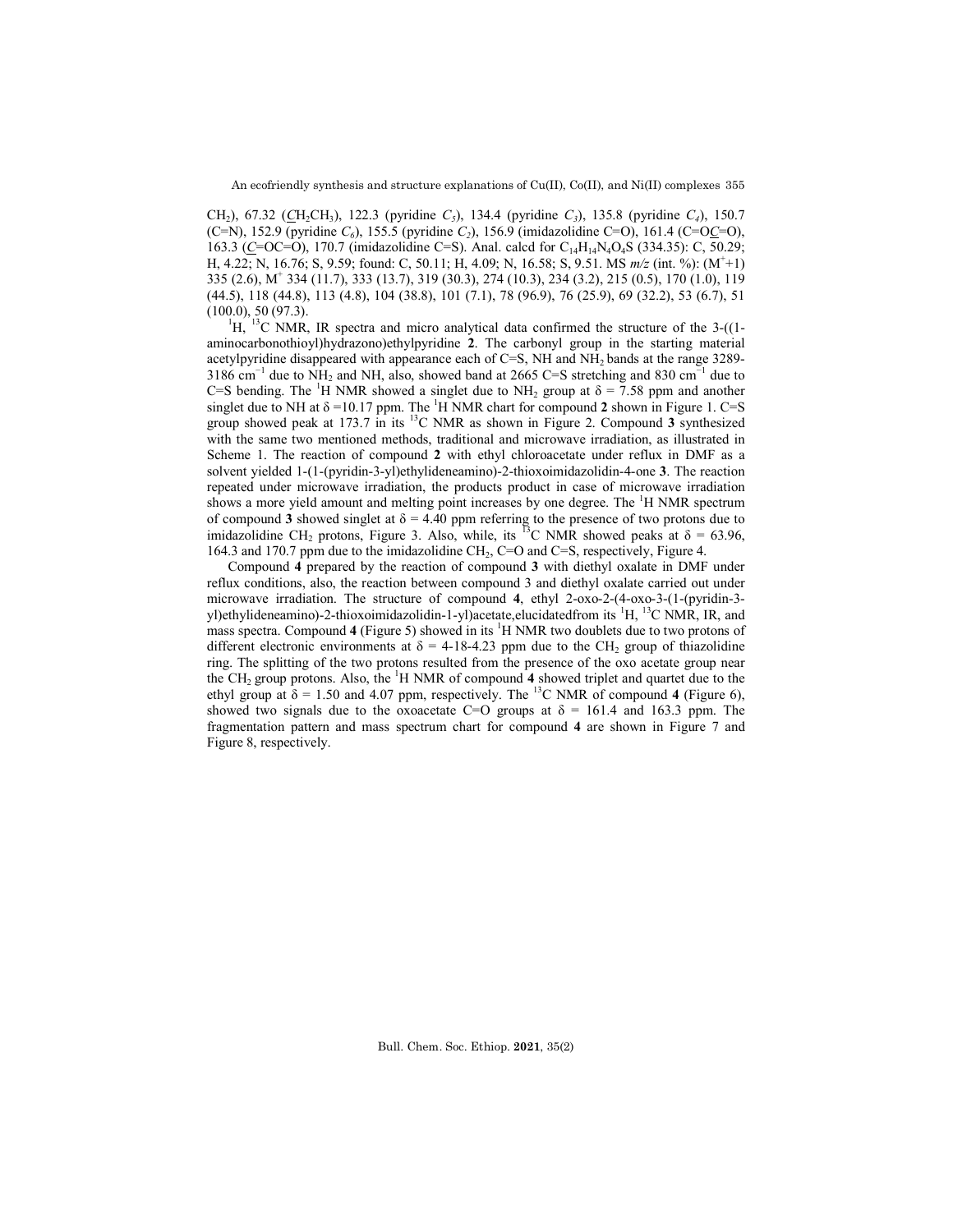Abeer M. Alosaimi *et al*.



Figure 1. <sup>1</sup> H NMR of compound **2**.



Figure 2. 13C NMR of compound **2**.

Bull. Chem. Soc. Ethiop. **2021**, 35(2)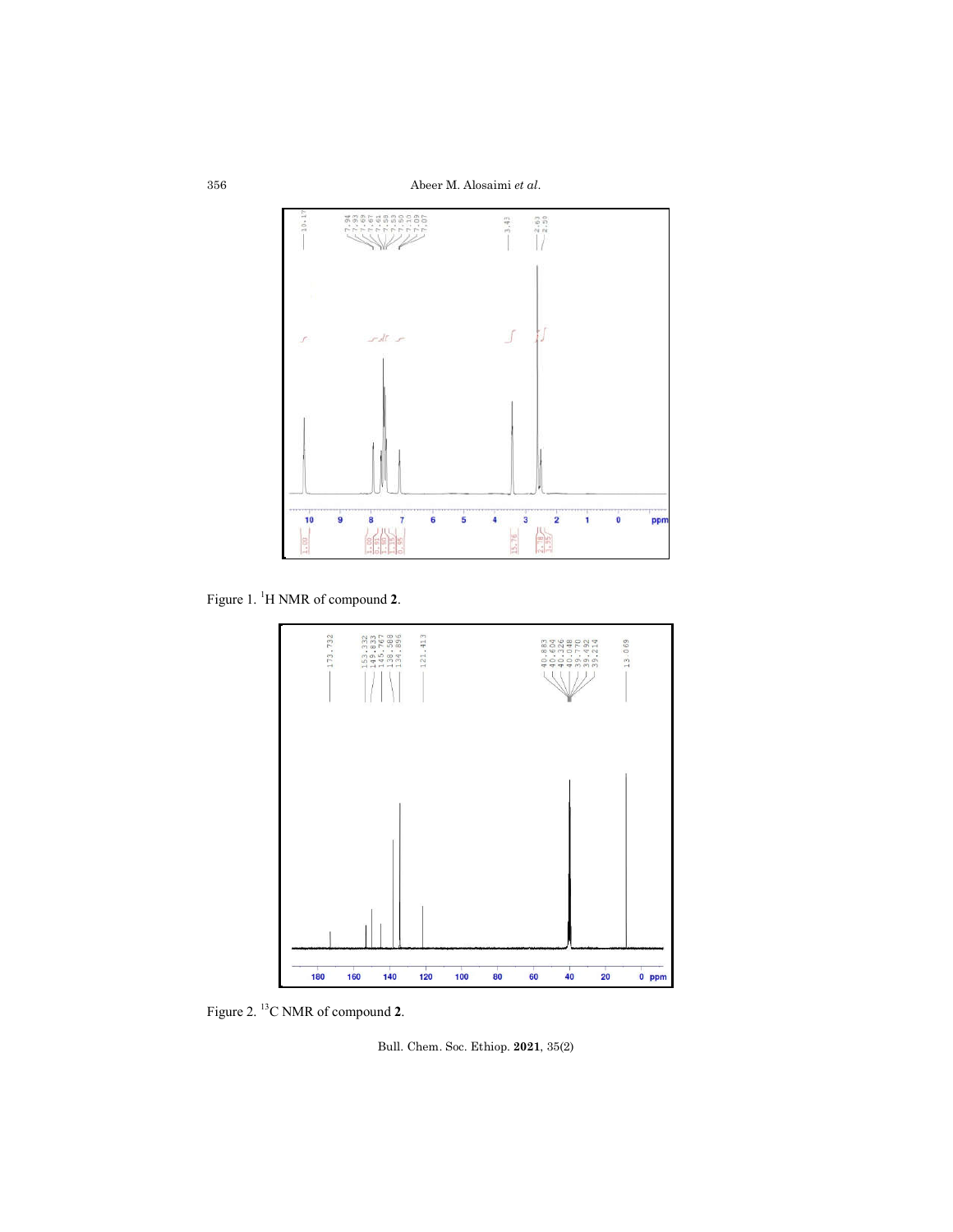An ecofriendly synthesis and structure explanations of Cu(II), Co(II), and Ni(II) complexes 357



Figure 3. <sup>1</sup> H NMR of compound **3**.



Figure 4. 13C NMR of compound **3**.

Bull. Chem. Soc. Ethiop. **2021**, 35(2)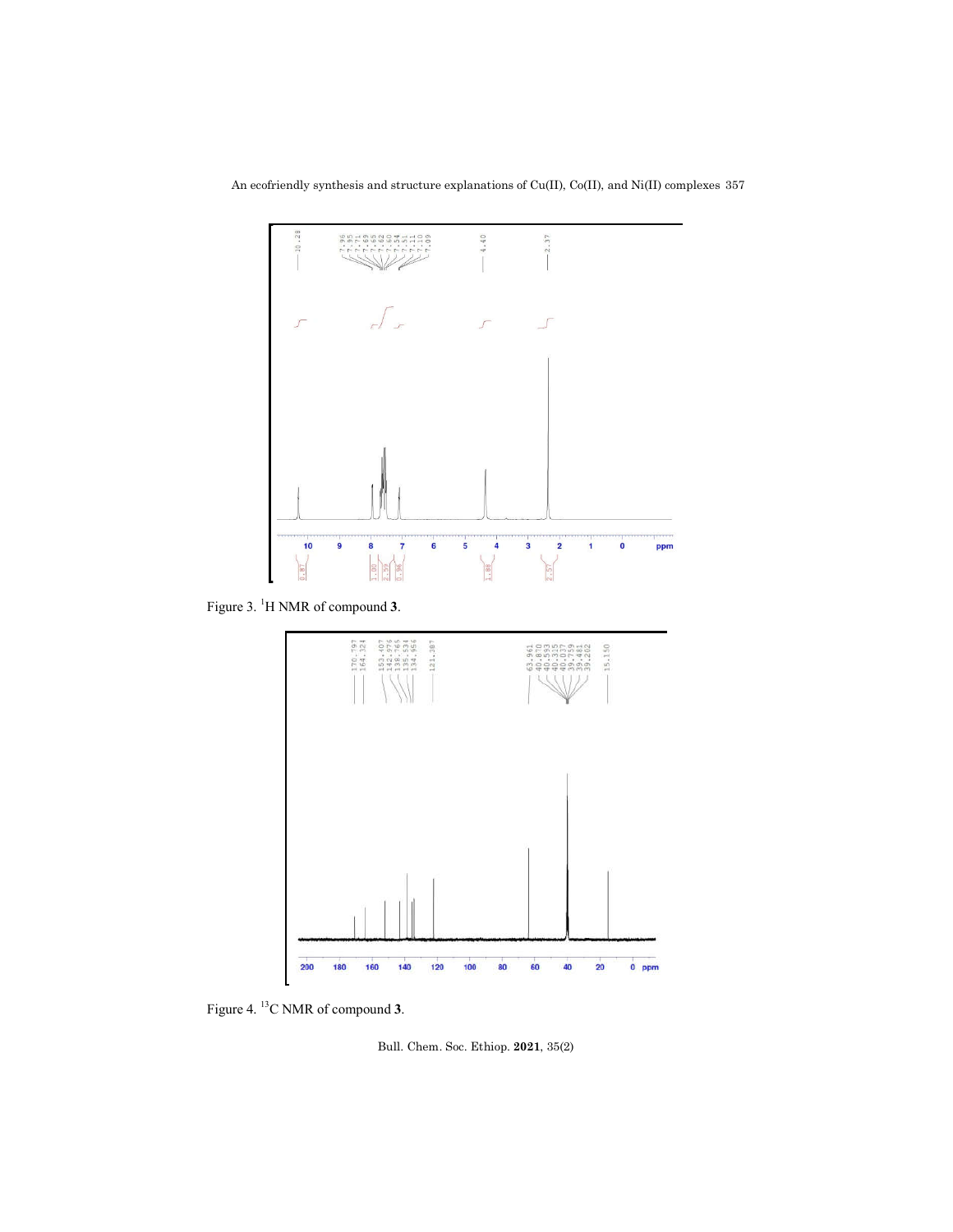

Figure 5. <sup>1</sup> H NMR of compound **4**.





Bull. Chem. Soc. Ethiop. **2021**, 35(2)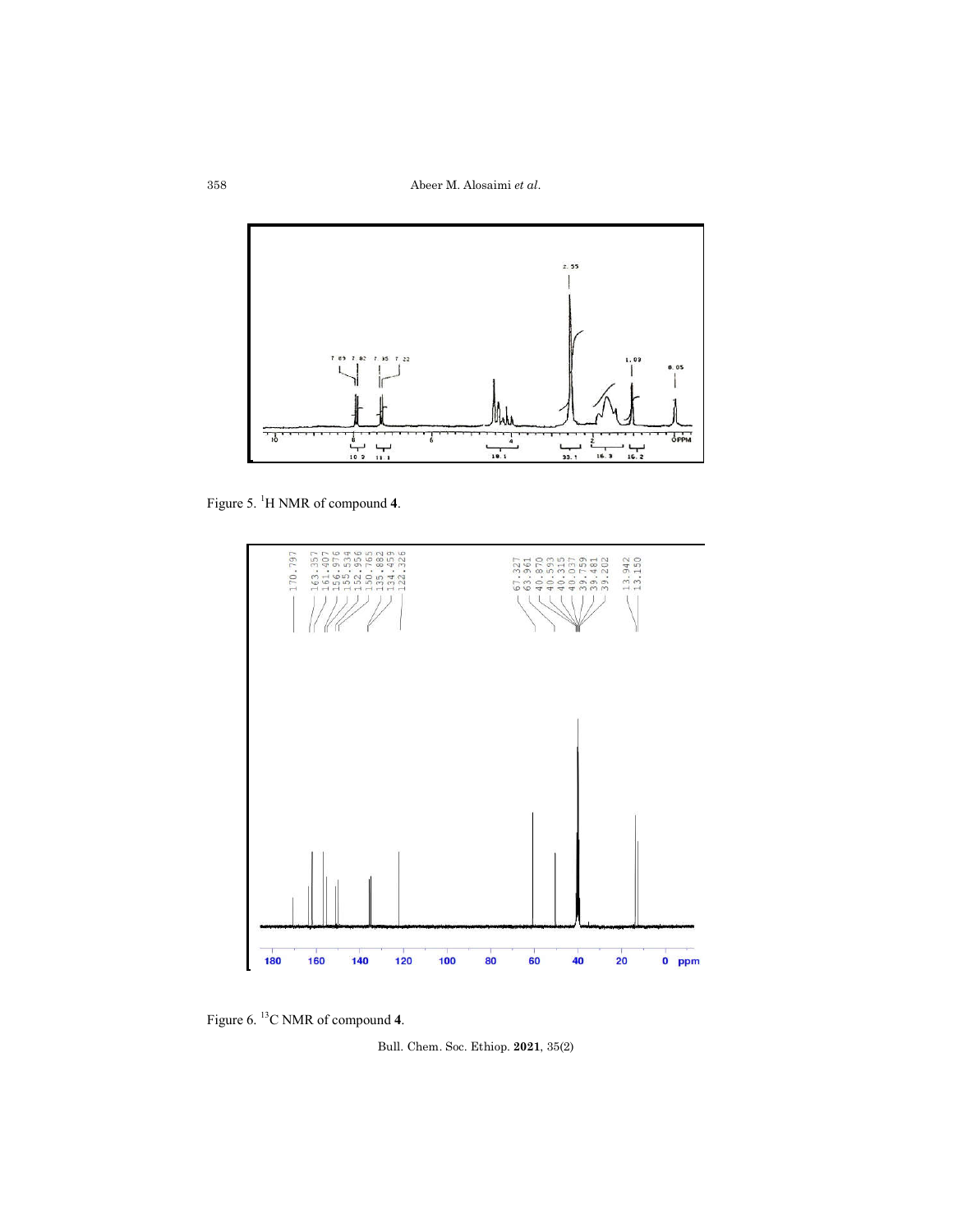

An ecofriendly synthesis and structure explanations of Cu(II), Co(II), and Ni(II) complexes 359

Figure 7. Mass fragmentation of compound **4**.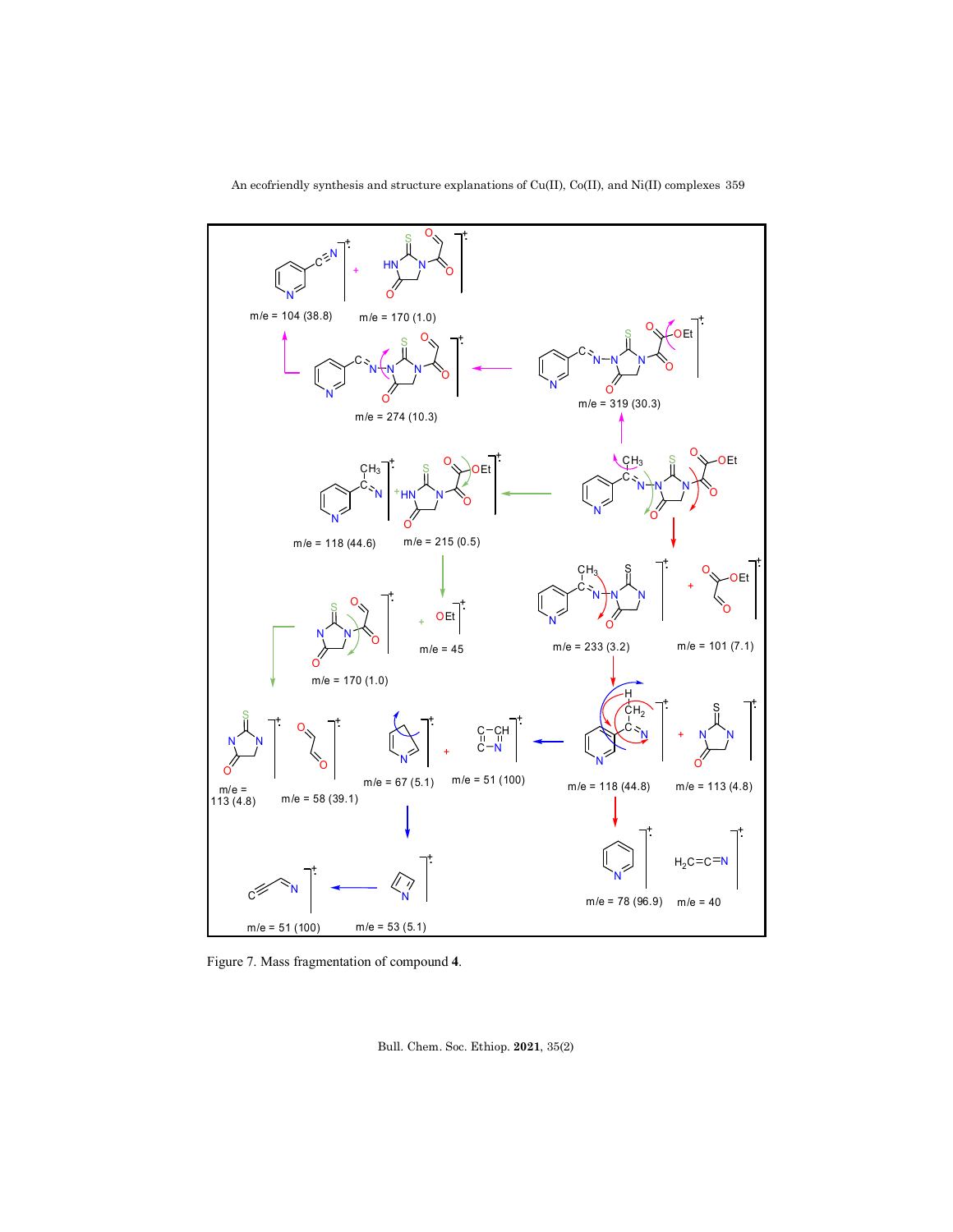

Figure 8. Mass spectrum of compound **4**.

*Interpretation of Cu(II), Co(II), and Ni(II) complexes* 

*Microanalytical and molar conductance studies*

The structures, of the prepared metal ion complexes were identified, by elemental analysis, FT-IR and UV-Visible with some other techniques. The molar conductance values of the synthetic complexes obtained in dimethyl sulfoxide (DMSO) as a solvent at room temperature were listed in Table 1. These results were showed that Cu(II), Co(II), and Ni(II) complexes have a molar conductivity value of 126, 139 and 114 ohm<sup>-1</sup>cm<sup>2</sup>mol<sup>-1</sup>, respectively, which were indicated the ionic nature [27]. It is obvious from these data that, these complexes are ionic in nature and they are of the type 1:1 electrolyte [28]. Microanalytical: Anal. calcd for copper(II) complex: C, 36.84; H, 4.12; N, 14.32; Cl, 12.08; Cu, 10.83. Found: C, 36.80; H, 4.11; N, 14.27; Cl, 12.02; Cu, 10.76. Anal. calcd for cobalt(II) complex C, 37.13; H, 4.15; N, 14.43; Cl, 12.18; Co, 10.10.12. Found: C, 37.12; H, 4.11; N, 14.41; Cl, 12.11; Co, 10.01. Anal. calcd for nickel(II) complex: C, 37.14; H, 4.16; N, 14.44; Cl, 12.18; Ni, 10.08. Found: C, 37.06; H, 4.11; N, 14.36; Cl, 12.11; Ni, 10.02.

Table 1. Analytical data of Cu(II), Co(II), and Ni(II) complexes.

| Compounds        | Molecular formula (Mwt)               | Color | $M.p^oC$ | $\mu_{eff}/B.M$      | $\Lambda_{m}$ ohm <sup>-1</sup> cm <sup>2</sup> mol <sup>-1</sup> |
|------------------|---------------------------------------|-------|----------|----------------------|-------------------------------------------------------------------|
| $Cu(II)$ complex | $C_{18}H_{24}Cl_2N_6O_6SCu(585.02)$   | Green | > 350    | $^{\circ}.8^{\circ}$ | 126                                                               |
| $Co(II)$ complex | $C_{18}H_{24}Cl_2N_6O_6SC_9$ (582.32) | Red   | > 350    | 4.42                 | 139                                                               |
| $Ni(II)$ complex | $C_{18}H_{24}Cl_2N_6O_6SNi(580.02)$   | Green | > 350    | 3.28                 | 14                                                                |

# *Infrared spectra*

Regarding the assignments of FTIR spectrum of the synthetic free ligand ethyl 2-oxo-2-(4-oxo-3-(1-(pyridin-3-yl)ethylideneamino)-2-thioxoimid azolidin-1-yl)acetate (**4**) (Table 2), there are four characteristic frequencies at 1715 cm<sup>-1</sup>, 1614 cm<sup>-1</sup>, 1602 cm<sup>-1</sup>, and 835 cm<sup>-1</sup>, these bands can be assigned to the stretching vibration (C=O) ester group [29], stretching vibration (C=O)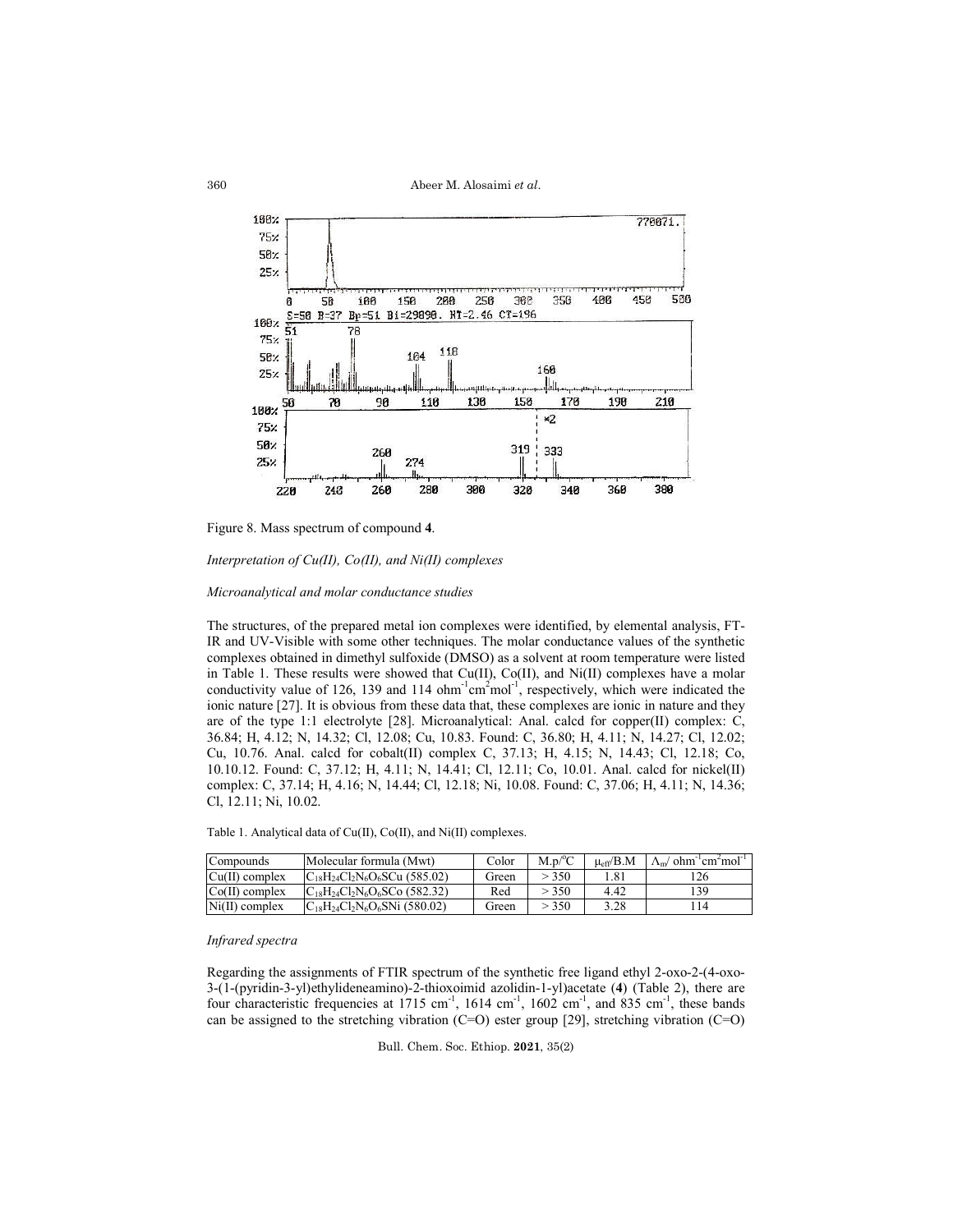An ecofriendly synthesis and structure explanations of Cu(II), Co(II), and Ni(II) complexes 361

thioxoimidazolidine ring, stretching frequency of the (N-C) of N-C=S [30], and the stretching vibration band of (C=S) of thioxoimidazolidine ring, respectively. The medium-to-weak bands within the range of  $3400-33300$  cm<sup>-1</sup> areattributed to the stretching vibration symmetry and asymmetry ν(O-H) of the coordinated water molecules. A new absorption strong band presence at 2076 cm<sup>-1</sup> in the spectra of all complexes is assigned to the stretching vibration band of (C≡N) of the acetonitrile ligand [29]. The band (C≡N) which was characteristic to acetonitrile (L2) was observed in all complexes at  $2076 \text{ cm}^{-1}$  this indicated coordination of (L2) with the metal ion through two nitrogen atoms [29]. In comparable between free ligand (L1) and the isolated complexes, it can be notice that the very strong intensity band occurs at 1715 cm<sup>-1</sup> due to  $vC=O$ ester group is absent or shifted to lower wavenumbers, this indicates that the coordination mode towards central metal ion takes place through oxygen of ester group. The stretching vibration band of the ν(N-C=S) thioxoimidazolidine ring in all complexes has been shifted to lower frequency at 1562 cm<sup>-1</sup>. This displacement is also confirmed the involvement of thioxoimidazolidinenitrogen in the coordination. The stretching vibration bands of both ν(C=O) and ν(C=S) of thioxoimidazolidine ring are slightly affected due to the non-involvement of oxygen and sulfur thioxoimidazolidinein the complexation with respected metal ions. New bands were found in the spectrum of the complexes were lie in the range from (571-536 cm<sup>-1</sup>) and (442-437 cm<sup>-1</sup>) which are not present in the spectrum of the free ligand were attributed to ν(M-O) and ν(M-N) vibrations, respectively [29].

| Assignments                    | Compounds |                  |                  |                  |  |  |  |
|--------------------------------|-----------|------------------|------------------|------------------|--|--|--|
|                                | Ll        | $Cu(II)$ complex | $Co(II)$ complex | $Ni(II)$ complex |  |  |  |
| $v(C=N)$ acetonitrile          |           | 2076             | 2076             | 2076             |  |  |  |
| $v(C=O)$ ester                 | 1715      | -                |                  |                  |  |  |  |
| $v(C=O)$ thioxoimidazolidine   | 1614      | 1611             | 1611             | 1609             |  |  |  |
| $v(N-C=S)$ thioxoimidazolidine | 1602      | 1562             | 1562             | 1500             |  |  |  |
| $v(C=S)$                       | 835       | 826              | 826              | 826              |  |  |  |
| $v(M-O)$                       |           | 571              | 571              | 536              |  |  |  |
| $v(M-N)$                       |           | 440              | 442              | 437              |  |  |  |

Table 2. Infrared spectral assignments of L1, Cu(II), Co(II), and Ni(II) complexes.

#### *Electronic and magnetic measurements*

The electronic absorption spectrum of copper(II) complex shows an absorption band at 14598 cm<sup>-1</sup> attributed to  ${}^2E_g \rightarrow {}^2T_{2g}$  transition suggesting an octahedral geometry [31]. The magnetic moment of Cu(II) complex is 1.81 B.M. corresponds to one unpaired electron, which agrees to an octahedral geometry [32]. The spectrum of the cobalt(II) complex was displayed three characteristic absorption bands at 10989, 14245 and 18975 cm<sup>-1</sup>, respectively, these bands can be attributed to the  ${}^{4}T_{1g}(F) \rightarrow {}^{4}T_{2g}(F)$ ,  ${}^{4}T_{1g}(F) \rightarrow {}^{4}A_{2g}$  and  ${}^{4}T_{1g}(F) \rightarrow {}^{4}T_{1g}(P)$  electronic transitions, respectively. The magnetic moment value is 4.42 B.M agreed with octahedral geometry [32]. The electronic absorption spectrum of the nickel(ІІ) complex included a three transition bands observed at 16000, 18622 and 28735 cm<sup>-1</sup> due to the transitions of  ${}^3A_{2g} \rightarrow {}^3T_{2g}(F)$ ,  ${}^3A_{2g} \rightarrow {}^3T_{1g}(P)$ and charge transfer bands respectively. The magnetic moment value is 3.28 B.M in good matched with an octahedral geometry [32]. According to the molecular formulae, an octahedral geometry was proposed for all these complexes (Figure 9).

### *Thermogravimetric analyses*

The data assignments of TG and DTA curves of  $Cu(II)$ ,  $Co(II)$ , and  $Ni(II)$  complexes are listed in Table 3.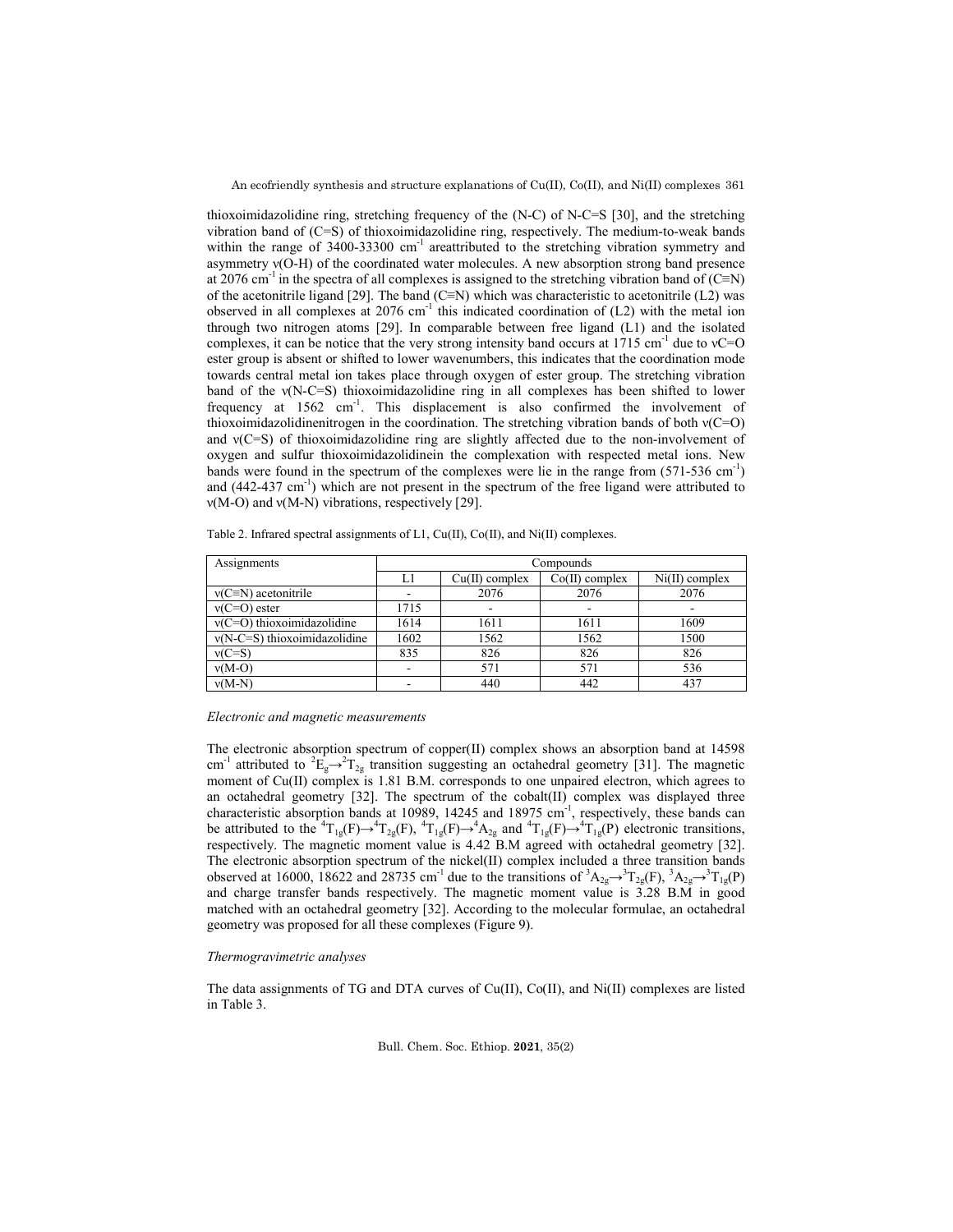

Figure 9. Suggested structures of the synthesized Cu(II), Co(II), and Ni(II) complexes.

| Complexes | <b>DTA</b><br>$peak$ <sup>o</sup> $C$ | Temp.<br>$range$ <sup>o</sup> $C$ | Weight loss |       | Assignments                           |                                       |  |  |
|-----------|---------------------------------------|-----------------------------------|-------------|-------|---------------------------------------|---------------------------------------|--|--|
|           |                                       |                                   | Calcd.      | Found | Loss species                          | Residual<br>species<br>found/(calcd.) |  |  |
| Cu(II)    | 325 350                               | 25-400                            | 77.09       | 77.66 | $2H2O +$<br>2CH <sub>3</sub> CN<br>L1 | CuCl <sub>2</sub> $(22.34/(22.91))$   |  |  |
| Co(II)    | 300<br>350<br>375                     | 25-400                            | 77.70       | 74.83 | $2H2O +$<br>2CH <sub>3</sub> CN<br>L1 | CoCl <sub>2</sub> (25.17/(22.30))     |  |  |
| Ni(II)    | 350                                   | 25-400                            | 77.74       | 77.54 | $2H2O +$<br>2CH <sub>3</sub> CN<br>L1 | NiCl <sub>2</sub> (22.46/(22.26))     |  |  |

Table 3. Thermal analyses of Cu(II), Co(II), and Ni(II) complexes.

The thermogravimetric complexes  $[M(L1)(CH_3CN)_2(H_2O)_2]Cl_2$  where  $M = Co(II)$  Ni(II), and Cu(II) are stable up to the temperature of 400  $^{\circ}$ C and the totally experimental mass losses are 77.66, 74.83, and 77.54% in good agreement with calculated data 77.09, 77.70, and 77.74%, respectively, which corresponds loss of two coordinated water, two acetonitrile (L2) molecules and L1 ligand moiety. The metal chlorides are a final thermal decomposition product with experimental values as 22.34, 25.17, and 22.46% matched with calcd. data 22.91, 22.30, and 22.26%.

Table 4. Antibacterial efficient of free ligand and its Cu(II), Co(II), and Ni(II) complexes.

| Compounds                  | G+ bacteria     |                      |                 |         | G-bacteria                          | Fungi  |          |
|----------------------------|-----------------|----------------------|-----------------|---------|-------------------------------------|--------|----------|
|                            | <b>Bacillus</b> | <i>Streptococcus</i> | Staphyloccoccus | E.      | Pesudomonas Aspergillus Penicillium |        |          |
|                            | subtillis       | pneumonia            | aurease         | coli    | Sp.                                 | nigaer | Sp.      |
| Ligand                     |                 |                      |                 |         |                                     |        |          |
| Cu(II)                     |                 | $^{+++}$             |                 |         | $^{++}$                             |        | $^{+++}$ |
| Co(II)                     |                 | $^{+++}$             |                 |         | $^{+++}$                            |        | $^{+++}$ |
| $\mathrm{Ni}(\mathrm{II})$ | $^{+++}$        |                      | $^{+++}$        | $^{++}$ | $^{++}$                             |        | $^{+++}$ |

#### *Biological analyses*

The antimicrobial activity of ethyl 2-oxo-2-(4-oxo-3-(1-(pyridin-3-yl)ethylideneamino)-2 thioxoimid azolidin-1-yl)acetate (**4**) free ligand and its Cu(II), Co(II), and Ni(II) complexes were screened against G+bacteria (*Bacillus subtillis*, *Streptococcus pneumonia*, and *Staphyloccoccus aurease*), G-bacteria (*E. coli*, and *Pesudomonas Sp*.) and fungi (*Aspergillus nigaer*, and *Penicillium Sp*.) based on the paper disc diffusion method (Table 4). The metal complexes showed an activity rather than free ligand against all organisms. Cu(II), Co(II), Ni(II) complexes show moderate activity with *Streptococcus pneumonia*, *E. coli*, *Pesudomonas Sp*., *Aspergillus nigaer*, and *Penicillium Sp*. Copper complex do not possess any activity against *E. coli*. The metal complexes are more active than the ligand L1 expectedly due to chelation, which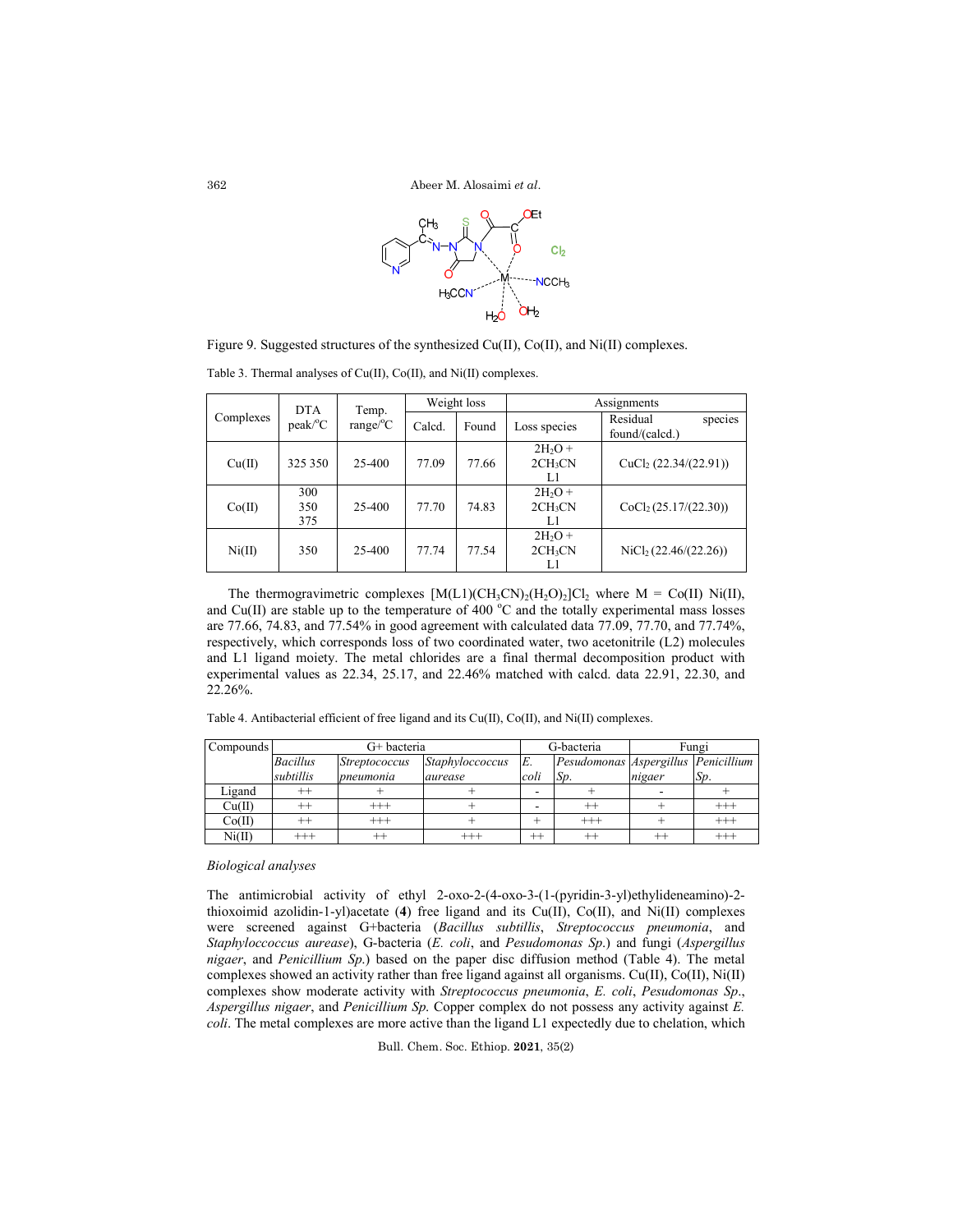An ecofriendly synthesis and structure explanations of Cu(II), Co(II), and Ni(II) complexes 363

reduced the polarity of the metal atom, mainly because of partial sharing of its positive charge with donor groups of the ligand and possible π-electron delocalization, on the aromatic rings. This increased the lipophilic character, favoring, its permeation into the bacterial membrane, causing the death of the organisms.

#### **CONCLUSION**

The ligand ethyl 2-oxo-2-(4-oxo-3-(1-(pyridin-3-yl)ethylideneamino)-2-thioxoimid azolidin-1 yl)acetate (**4**) was successfully synthesized. The mixed ligands L1 and L2 (acetonitrile) were coordinated to three different transition metal ions  $(Cu^{\text{II}}, Co^{\text{II}})$ , and  $Ni^{\text{II}}$ ) via oxygen and nitrogen atoms to afford the corresponding complexes. All the complexes were six-coordinated and exhibited octahedral geometry. Preliminary in *vitro* antibacterial and antifungal studies indicated that all the complexes obtained showed a moderate activity against the tested bacterial and fungi strains and a higher activity compared to the ligand, L1.

## **ACKNOWLEDGEMENT**

Taif University Researches Supporting Project number (TURSP-2020/07), Taif University, Taif, Saudi Arabia.

#### **REFERENCES**

- 1. Horton, D.A.; Bourne, G.T.; Smyth, M.L. The combinatorial synthesis of bicyclic privileged structures or privileged substructures. *Chem Rev.* **2003**, 103, 893-899.
- 2. Al-Salama, Z.T. Apalutamide: First global approval. *Drugs* **2018**, 78, 699-705.
- 3. Johnson, T.B.; Scott, W.M. Hydantoins: The synthesis of 2-thiohydantoins from acyl derivatives of α -aminoacids*. J. Am. Chem. Soc*. **1913**, 35, 1208-1213.
- 4. Dellis, A.E.; Papatsoris, A.G.; Apalutamide: The established and emerging roles in the treatment of advanced prostate cancer. *Expert. Opin. Investig. Drugs* **2018**, 27, 553-559.
- 5. Chong, J.T; Oh, W.K; Liaw, B.C. Profile of apalutamide in the treatment of metastatic castration-resistant prostate cancer: evidence to date. *Onco. Targets Ther.* **2018**, 11, 2141- 2147.
- 6. Kyriakopoulos, C.E.; Heath, E.I.; Ferrari, A.; Sperger, J.M.; Singh, A.; Perlman, S.B.; Roth, A.R.; Perk, T.G.; Modelska, K.; Porcari, A.; Duggan, W.; Lang, J.M.; Jeraj, R.; Liu, G. Exploring spatial-temporal changes in 18F-sodium fluoride PET/CT and circulating tumor cells in metastatic castration-resistant prostate cancer treated with enzalutamide. *J. Clin. Oncol.* **2020**, 38, 3662-3671.
- 7. Seki, M.; Kajiwara, D.; Mizutani, H.; Minamiguchi, K.; Analysis of novel enzalutamideresistant cells: Upregulation of testis-specific Y-encoded protein gene promotes the expression of androgen receptor splicing variant 7. *Transl. Cancer Res.* **2020**, 9, 6232-6245.
- 8. Qamar, R.; Saeed, A.; Saeed, M.; Shah, B.H.; Ashraf, Z.; Abbas, Q.; Yum Seo, S.Y. Synthesis and enzyme inhibitory kinetics of some novel 3-(substituted benzoyl)-2 thioxoimidazolidin-4-one derivatives as α-glucosidase/α-amylase inhibitors. *Med. Chem. Res.* **2018**, 27, 1528-1537.
- 9. Takahashi, A.; Matsuoka, H.; Ozawa, Y.; Uda, Y. Antimutagenic properties of 3,5 disubstituted 2-thiohydantoins*. J. Agric. Food Chem*. **1998**, 46, 5037-5041.
- 10. El-Barbary, A.A.; Khodair, A.I.; Pedersen, E.B.; Nielsen, C. S-Glucosylatedhydantoins as new antiviral agents. *J. Med. Chem.* **1994**, *37,* 73-77.
- 11. (a) Chérouvrier, J.R.; Carreaux, F.; Bazureau, J.P. Reactivity of 2-thiohydantoins towards various electrophilic reagents: Applications to the synthesis of new 2-ylidene-3,5-dihydro-4- Himidazol-4-ones. *Molecules* **2004**, 9, 867-875. (b) Khodair, A.I.; El-Subbagh, H.I.; El-Emam, A.A. Synthesis of certain 5-substituted 2-thiohydantoin derivatives. *Bull. Chim. Farm*. **1997**, 136, 561-567.
- 12. Froelich, E.; Fruehan, A.; Jackman, M.; Kirchner, F.K.; Alexander, E.J.; Archer, S. 5- Heptyl-2-thiohydantion, a new antitubercular agent. *J. Am. Chem. Soc.* **1954**, 76, 3099-4105.